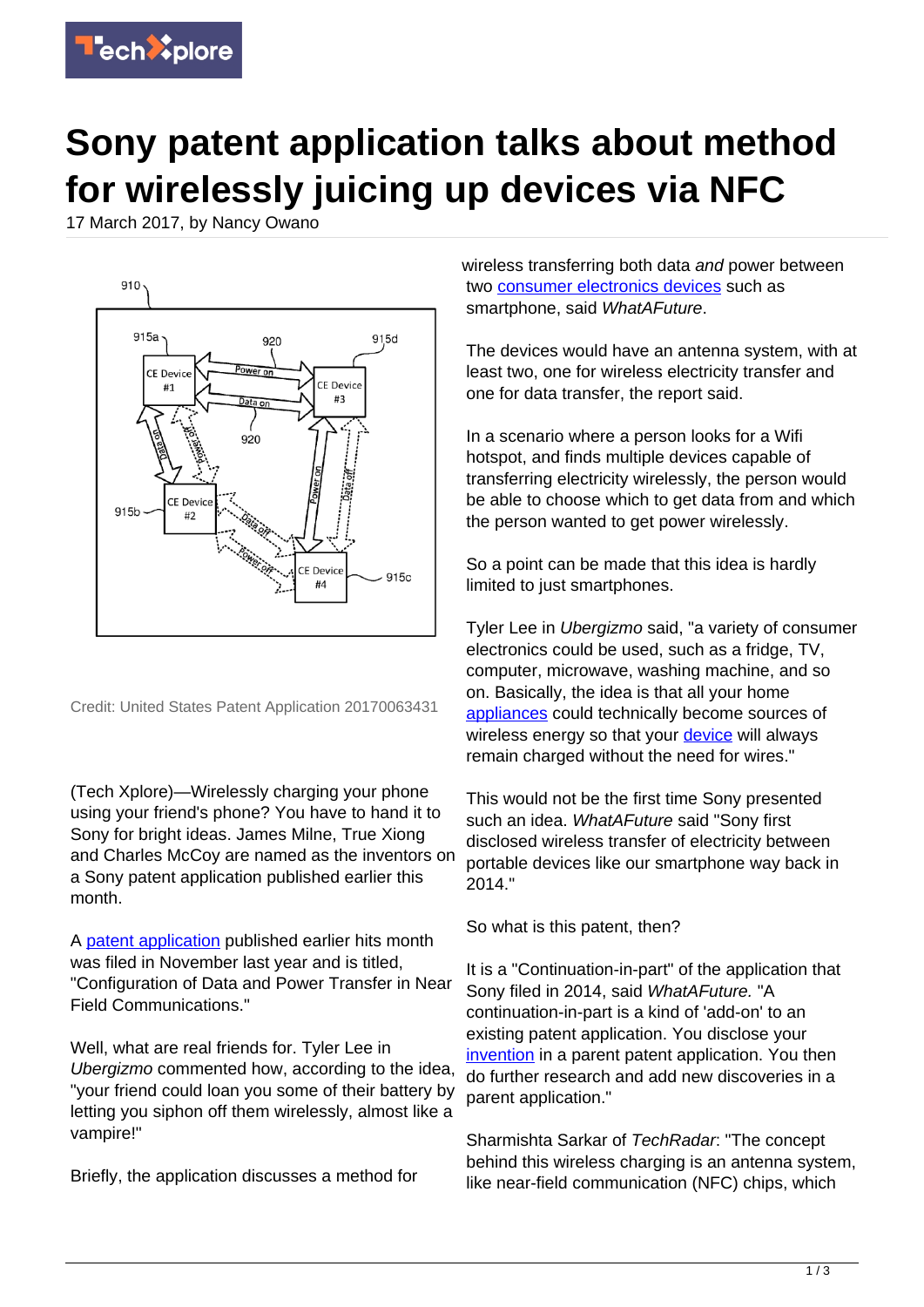

would be able to search for and connect to devices © 2017 Tech Xplore with similar tech located within a certain distance. similar to searching for a Wi-Fi [hotspot](http://www.techradar.com/news/sonys-latest-patent-could-let-you-wirelessly-share-phone-charge)."

Andrew Liszewski-in Gizmodo, meanwhile, had some useful background on Sony's technology journey related to this patent.

"Sony has long been a strong supporter of wireless NFC (Near Field Communication) technology, relying on it to make syncing its mobile devices to other hardware, like Bluetooth speakers, considerably easier." He said the patent seemed interested in expanding NFC's capabilities to wirelessly sharing power.

However, Sony brains may have lots still to think about.

"NFC is a short-range, low-power solution for transferring data, which is why two devices have to be [tapped](http://gizmodo.com/sony-patented-a-method-for-wirelessly-sucking-power-fro-1793331075), or held very closely, for transfers and connections to work. True wireless charging, like what's detailed in Sony's patent, requires a lot more juice, even over just a few feet, which would quickly drain one device, while only trickle-charging the second."

The patent suggests an exciting future where you can walk into a room and wirelessly connect to both wi-fi and power, said Liszewski, but "the technology to make it happen still has a lot of catching up to do."

When it does catch up, hooray. We are all headed toward a power-hungry life at home and on the move. As the patent description stated, "The number and types of consumer electronic devices continues to increase. Furthermore, many of these consumer electronic devices are portable. As such, battery power is often critical. In many instances, a user may have to limit their use of a device because of limited remaining power. Similarly, a user may be unable to effectively use a device because of a lack of [power](https://techxplore.com/tags/power/) stored on the device."

 **More information:** Configuration of Data and Power Transfer in Near Field Communications, [United States Patent Application 20170063431](http://appft.uspto.gov/netacgi/nph-Parser?Sect1=PTO2&Sect2=HITOFF&u=%2Fnetahtml%2FPTO%2Fsearch-adv.html&r=18&p=1&f=G&l=50&d=PG01&S1=%2820170302.PD.+AND+%28Sony.AS.+OR+Sony.AANM.%29%29&OS=PD/3/2/2017+and+%28AN/Sony+or+AANM/Sony%29&RS=%28PD/20170302+AND+%28AN/Sony+OR+AANM/Sony%29%29).